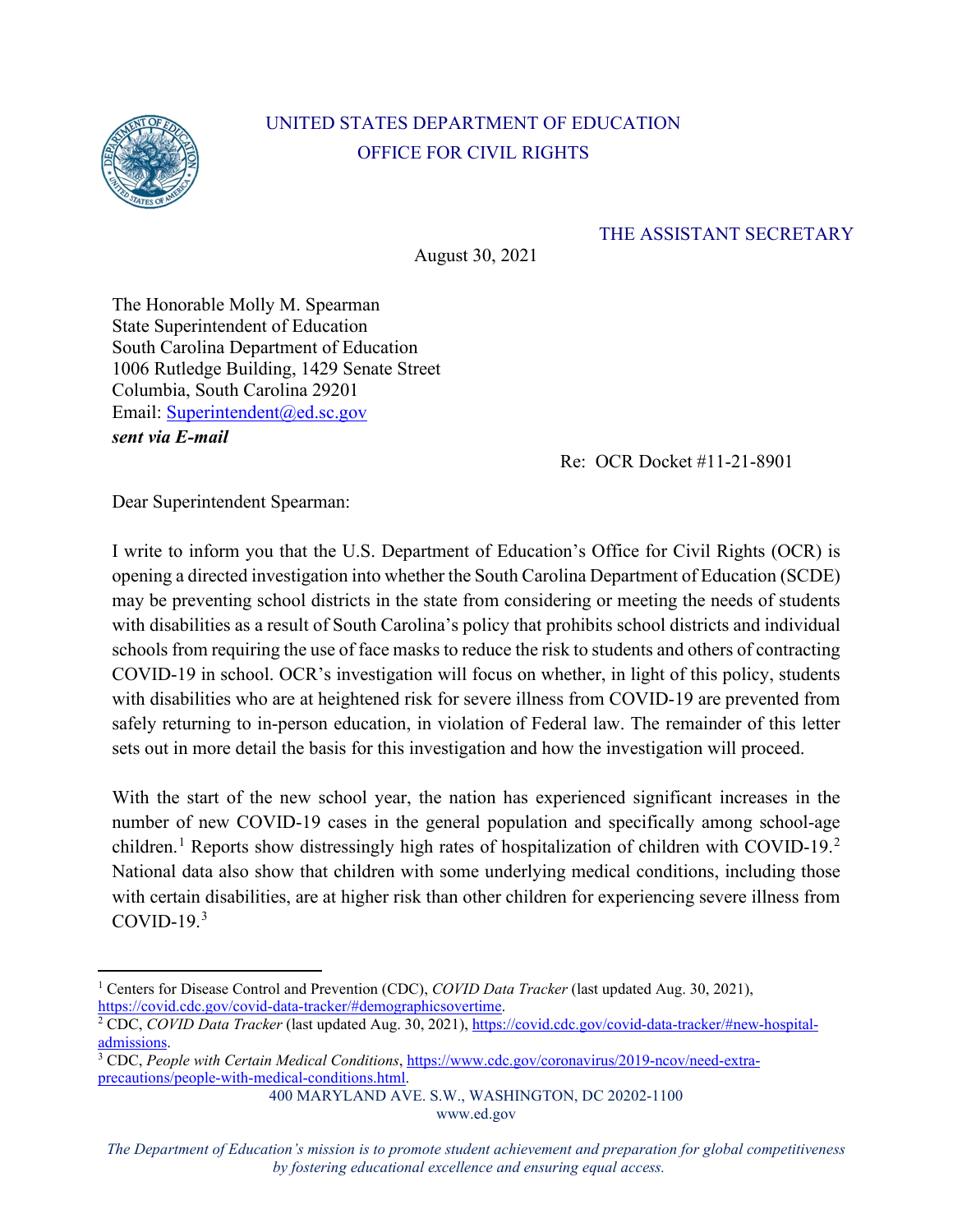At the same time, extensive evidence supports the universal use of masks over the nose and mouth to reduce the risk of COVID-19 transmission.<sup>[4](#page-1-0)</sup> For this reason, the Centers for Disease Control and Prevention (CDC) "recommends universal indoor masking by all students (age 2 and older), staff, teachers, and visitors to K-12 schools, regardless of vaccination status."[5](#page-1-1) The CDC has stated that "with COVID-19 cases increasing nationally since mid-June 2021, driven by the B.1.617.2 (Delta) variant of SARS-CoV-2," the protection provided by consistent and correct masking "remains essential in school settings."[6](#page-1-2)

However, South Carolina now prohibits public schools and school districts from requiring their students or employees to wear masks at any of their education facilities. *See* 2021 S.C. Laws Act 94 (H. 4100), eff. July 1, 2021, Proviso 1.108. On July 6, 2021, on behalf of the SCDE, you issued guidance to district superintendents stating that the SCDE interprets Proviso 1.108 to prohibit each school district from requiring students and employees to wear a mask while in any of its educational facilities, which includes all property owned or operated by the school district as well as state-owned school buses, for the  $2021-2022$  school year.<sup>[7](#page-1-3)</sup> The guidance further states that no school district may create or enforce any policy that would require face coverings in these settings, and state funding may be withheld if any district acts contrary to this law. Earlier this month, the SCDE issued two other memoranda addressing the use of masks in South Carolina's schools.<sup>[8](#page-1-4)</sup> However, it is unclear whether Proviso 1.108's prohibition remains in place even if a school or district determines, given the COVID-19 transmission rates in the surrounding area, that a mask

<span id="page-1-0"></span><sup>4</sup> CDC, *Science Brief: Transmission of SARS-CoV-2 in K-12 Schools and Early Care and Education Programs – Updated* (last updated July 9, 2021), [https://www.cdc.gov/coronavirus/2019-ncov/science/science](https://www.cdc.gov/coronavirus/2019-ncov/science/science-briefs/transmission_k_12_schools.html)[briefs/transmission\\_k\\_12\\_schools.html.](https://www.cdc.gov/coronavirus/2019-ncov/science/science-briefs/transmission_k_12_schools.html) 5 CDC, *Guidance for COVID-19 Prevention in K-12 Schools* (last updated Aug. 5, 2021),

<span id="page-1-1"></span>[https://www.cdc.gov/coronavirus/2019-ncov/community/schools-childcare/k-12-guidance.html.](https://www.cdc.gov/coronavirus/2019-ncov/community/schools-childcare/k-12-guidance.html) The CDC guidance recognizes an exception for a person who cannot wear a mask, or cannot safely wear a mask, because of a disability as defined by the Americans with Disabilities Act, 42 U.S.C. §§ 12101 *et seq.*, and explains that schools should discuss the possibility of reasonable accommodation. *See id.*, [https://www.cdc.gov/coronavirus/2019](https://www.cdc.gov/coronavirus/2019-ncov/community/schools-childcare/k-12-guidance.html#mask-use) [ncov/community/schools-childcare/k-12-guidance.html#mask-use.](https://www.cdc.gov/coronavirus/2019-ncov/community/schools-childcare/k-12-guidance.html#mask-use)

<span id="page-1-2"></span> $6$  *Id.* 

<span id="page-1-3"></span><sup>7</sup> Memorandum from Molly M. Spearman, State Superintendent of Education, to District Superintendents (July 6, 2021), https://ed.sc.gov/newsroom/school-district-memoranda-archive/proviso-1-108-guidance-and-face-coverings-<br>on-school-buses-update/proviso-1-108-guidance-and-face-coverings-on-school-buses-update-memo/.

<span id="page-1-4"></span><sup>&</sup>lt;sup>8</sup> See Memorandum from Barbara Drayton, Deputy General Counsel, South Carolina Department of Education, to District Superintendents et al., (Aug. 18, 2021)[, https://ed.sc.gov/newsroom/school-district-memoranda](https://ed.sc.gov/newsroom/school-district-memoranda-archive/individuals-with-disabilities-education-act-americans-with-disabilities-act-and-section-504-requirements-and-covid-19-mitigation-strategies/idea-ada-and-section-504-requirements-and-covid-19-mitigation-strategies/)[archive/individuals-with-disabilities-education-act-americans-with-disabilities-act-and-section-504-requirements](https://ed.sc.gov/newsroom/school-district-memoranda-archive/individuals-with-disabilities-education-act-americans-with-disabilities-act-and-section-504-requirements-and-covid-19-mitigation-strategies/idea-ada-and-section-504-requirements-and-covid-19-mitigation-strategies/)[and-covid-19-mitigation-strategies/idea-ada-and-section-504-requirements-and-covid-19-mitigation-strategies/;](https://ed.sc.gov/newsroom/school-district-memoranda-archive/individuals-with-disabilities-education-act-americans-with-disabilities-act-and-section-504-requirements-and-covid-19-mitigation-strategies/idea-ada-and-section-504-requirements-and-covid-19-mitigation-strategies/) Memorandum from Molly M. Spearman, State Superintendent of Education, to District Superintendents and Transportation Directors (Aug. 27, 2021), [https://ed.sc.gov/newsroom/school-district-memoranda-archive/update](https://ed.sc.gov/newsroom/school-district-memoranda-archive/update-on-school-bus-face-covering-requirements/update-on-school-bus-face-covering-requirements-memo/)[on-school-bus-face-covering-requirements/update-on-school-bus-face-covering-requirements-memo/.](https://ed.sc.gov/newsroom/school-district-memoranda-archive/update-on-school-bus-face-covering-requirements/update-on-school-bus-face-covering-requirements-memo/)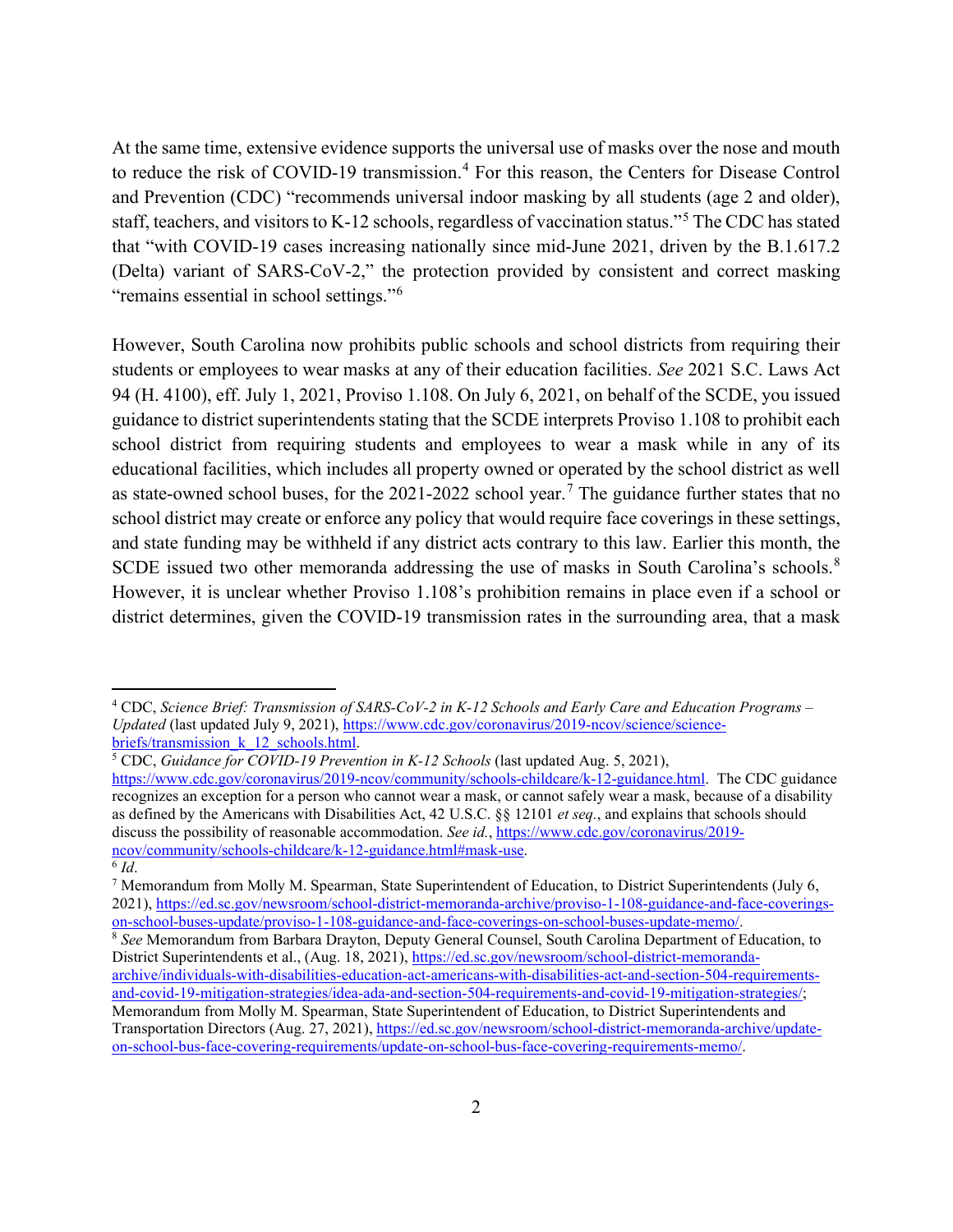requirement is necessary to protect students with disabilities who are at heightened risk for severe illness from COVID-19.

In light of these circumstances, OCR is concerned that South Carolina's restriction on schools and school districts from putting masking requirements in place may be preventing schools in South Carolina from meeting their legal obligations not to discriminate based on disability and from providing an equal educational opportunity to students with disabilities who are at heightened risk of severe illness from COVID-19.

OCR enforces Section 504 of the Rehabilitation Act of 1973 (Section 504), which is a Federal law that protects students with disabilities from discrimination based on their disability.<sup>[9](#page-2-0)</sup> Section 504 guarantees qualified students with disabilities the right to a free appropriate public education in elementary and secondary school, commonly referred to as FAPE.<sup>[10](#page-2-1)</sup> This includes the right of students with disabilities to receive their education in the regular educational environment, alongside their peers without disabilities, to the maximum extent appropriate to their needs.<sup>[11](#page-2-2)</sup> OCR also enforces Title II of the Americans with Disabilities Act of 1990 (Title II), which similarly prohibits disability discrimination by public entities, including public education systems and institutions, regardless of whether they receive Federal financial assistance from the Department.<sup>[12](#page-2-3)</sup>

As the Department's civil-rights enforcement arm, OCR is charged with ensuring that recipients of the Department's financial assistance and public entities, including the SCDE, are following these laws. To fulfill this responsibility, OCR may initiate a directed investigation in response to information that indicates a potential failure to comply with a law OCR enforces.[13](#page-2-4) This includes the authority to investigate a state educational agency whose policies or actions may discriminate against students with disabilities by denying them an equal opportunity to participate in school and benefit from the school's educational opportunities.

Based on the information above, OCR is opening a directed investigation into the SCDE's compliance with Section 504 and Title II. Specifically, OCR will examine whether, in light of South Carolina's prohibition on local school districts and schools from requiring use of masks while on school property and during in-person school-sponsored activities, the SCDE may be preventing school districts in the state from considering or meeting the individual educational

<span id="page-2-0"></span><sup>9</sup> 29 U.S.C. § 794; 34 C.F.R. Part 104.

<span id="page-2-2"></span><span id="page-2-1"></span><sup>10</sup> 34 C.F.R. § 104.33.

<sup>&</sup>lt;sup>11</sup> 34 C.F.R. § 104.34.<br><sup>12</sup> 42 U.S.C. §§ 12131 *et seq.*; 28 C.F.R. Part 35.

<span id="page-2-4"></span><span id="page-2-3"></span><sup>&</sup>lt;sup>13</sup> The regulation that authorizes OCR to conduct directed investigations can be found in the Code of Federal Regulations at 34 C.F.R. § 104.61, incorporating by reference 34 C.F.R. § 100.7(c). [OCR's Case Processing Manual](https://www2.ed.gov/about/offices/list/ocr/docs/ocrcpm.pdf) also provides information about directed investigations in Section 402.